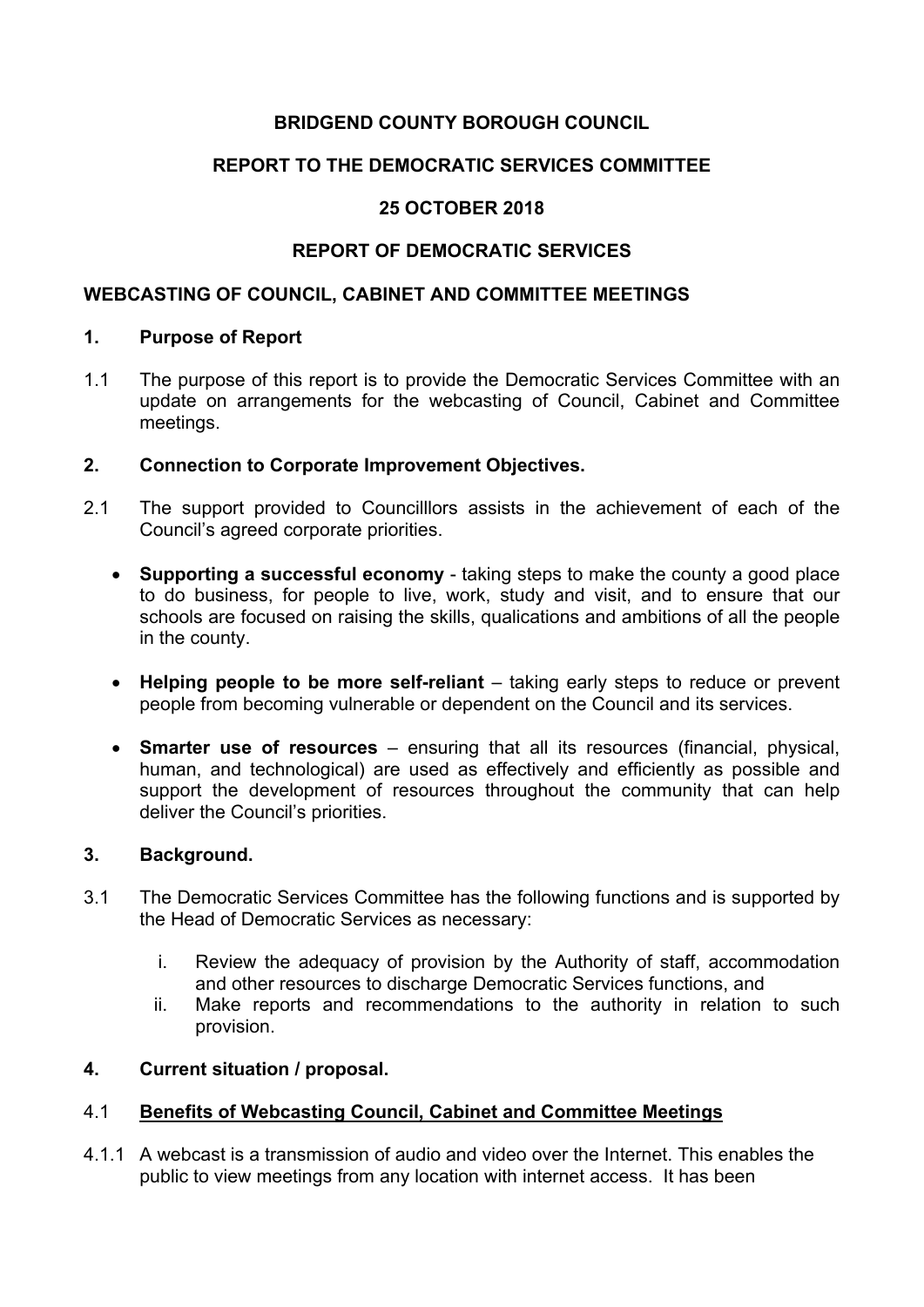recognised that the following benefits can be achieved from the webcasting of public Council, Cabinet and Committee meetings:

- Transparent governance and accountability
- Citizen engagement and understanding of the democratic process for example understanding of planning decisions
- Enablement of the Local Government (Wales) Measure 2011 requirement for engaging public in Scrutiny
- Incentive for high standards of member attendance, engagement and conduct at meetings
- Effective means of communicating to officers and other members information and decisions. Archived meetings can also be a useful part of officer induction and training.
- Opportunities for members to learn from peer observation and inform potential candidates about their role to encourage democratic renewal.

## 4.2 **Current Webcasting Arrangements**

- 4.2.1 The Council procured and introduced an innovative webcasting service for 2017/18 that combined the existing electronic facilities within the Council Chamber and available broadband technology to webcast Council, Cabinet and Committee meetings. The service arrangements included live streaming, recording and publication of webcast meetings with links to the Bridgend CBC internet website. The service arrangements also enabled for webcast recordings to remain available/accessible to the public for a period of up to 12 months.
- 4.2.2 to The service was re-procured for 2018/19 and the same provider was successful. As part of the contract renewal process Dual Language webcasting facilities were procured.
- 4.2.3 The 2018/19 contract provides for up to 30 hours of Council, Cabinet and Committee meetings to be webcast by 31st March 2019. There is also an arrangement to extend the time period by a further 6 months in the event that the full 30 hour allocation of webcasting hours has not been used up. The webcasting of meetings under the 2018/19 contract started in late August 2018.

## 4.3 **Webcasting of meetings 2017/18**

|   | <b>Date</b> | <b>Meeting Name</b>                          | Live<br><b>Views</b> | On<br><b>Demand</b><br><b>Views</b> | Total<br><b>Views</b> |
|---|-------------|----------------------------------------------|----------------------|-------------------------------------|-----------------------|
|   | 13-Apr-17   | <b>Development Control Committee</b>         |                      | 83                                  | 83                    |
| 2 | 14-Sep-17   | Licensing Sub-Committee A                    | 21                   | 60                                  | 81                    |
| 3 | 22-Nov-17   | <b>Scrutiny Subject Committee 3</b>          | 80                   | 125                                 | 205                   |
| 4 | 24-Jan-18   | <b>Cabinet Committee Corporate Parenting</b> | 7                    | 50                                  | 57                    |
| 5 | 30-Jan-18   | <b>Cabinet Meeting</b>                       | 19                   | 30                                  | 49                    |

4.3.1 The following webcast statistics are shown covering 2017/18: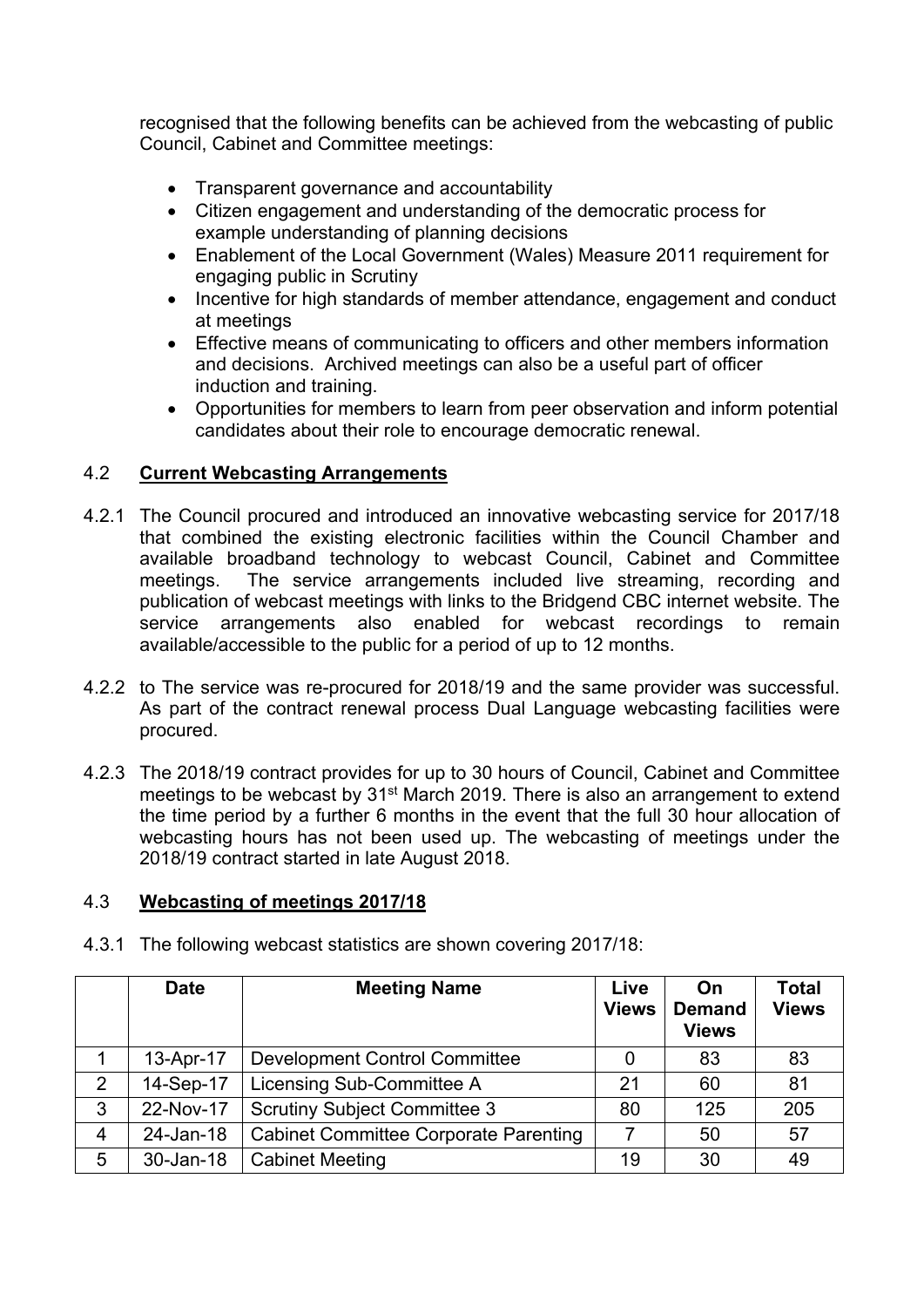| 6                    | 07-Feb-18 | Scrutiny Subject Committee 2 + Scrutiny<br>Subject Committee 2 Part 2 | 18    | 69    | 87    |
|----------------------|-----------|-----------------------------------------------------------------------|-------|-------|-------|
| $\overline{7}$       | 12-Feb-18 | Scrutiny Subject Committee 3 + Scrutiny<br>Subject Committee 3 Part 2 | 16    | 47    | 63    |
| 8                    | 13-Feb-18 | Cabinet                                                               | 11    | 43    | 54    |
| 9                    | 27-Feb-18 | Cabinet                                                               | 14    | 20    | 34    |
| 10                   | 28-Feb-18 | Council                                                               | 41    | 75    | 116   |
| 11                   | 15-Mar-18 | <b>Development Control Committee</b>                                  | 52    | 131   | 183   |
| 12                   | 21-Mar-18 | <b>Scrutiny Subject Committee 3</b>                                   | 5     | 43    | 48    |
| <b>Average Views</b> |           |                                                                       | 23.67 | 64.67 | 88.33 |
| <b>Total Views</b>   |           |                                                                       | 284   | 776   | 1060  |

# 4.4 **Webcasting of meetings 2018/19**

|  |  | 4.4.1 The following webcast statistics are shown covering 2018/19 year to date: |  |  |  |  |
|--|--|---------------------------------------------------------------------------------|--|--|--|--|
|--|--|---------------------------------------------------------------------------------|--|--|--|--|

|   | <b>Date</b>   | <b>Meeting Name</b>                                                                        | Live<br><b>Views</b> | On<br><b>Demand</b><br><b>Views</b> | <b>Total</b><br><b>Views</b> |
|---|---------------|--------------------------------------------------------------------------------------------|----------------------|-------------------------------------|------------------------------|
| 1 | 30-Aug-18     | <b>Development Control Committee</b>                                                       | 38                   | 51                                  | 99                           |
| 2 | 17-Sep-18     | <b>Scrutiny Subject Committee 3</b>                                                        | 11                   | 142                                 | 142                          |
| 3 | $16 - Oct-18$ | <b>Scrutiny Subject Committee 1 (statistics)</b><br>unavailable at time of writing report) |                      |                                     |                              |
| 4 | 18-Oct-18     | <b>Scrutiny Subject Committee 2 (statistics</b><br>unavailable at time of writing report)  |                      |                                     |                              |
|   |               |                                                                                            |                      |                                     |                              |
|   |               | <b>Average Views</b>                                                                       | 24.5                 | 96.5                                | 120.5                        |
|   |               | <b>Total Views</b>                                                                         | 49                   | 193                                 | 241                          |

- 4.4.2 Democratic Services and ICT department are now working with the Council's agreed webcasting services provider to make it easier for the public to access webcasts on the Council website (both live streaming and recorded webcasts) and to maximise the number of views for each meeting. It is proposed that links to webcasts are put in 4 places on the Council website:
	- On the Council website landing page
	- On the 'Democracy and Elections' web page
	- On the 'Browse meetings' web page
	- On the specific agenda page for the meeting to be webcast
- 4.4.3 Democratic Services are also working with Communications department to ensure that Council, Cabinet and Committee meetings that are to be webcast are promoted by the Council via Social Media.
- 4.4.4 Various forward plans and committee work programmes have been reviewed with a view to establishing what meetings are proposed to be webcast over the next three months. In developing proposals consideration has been given to items that are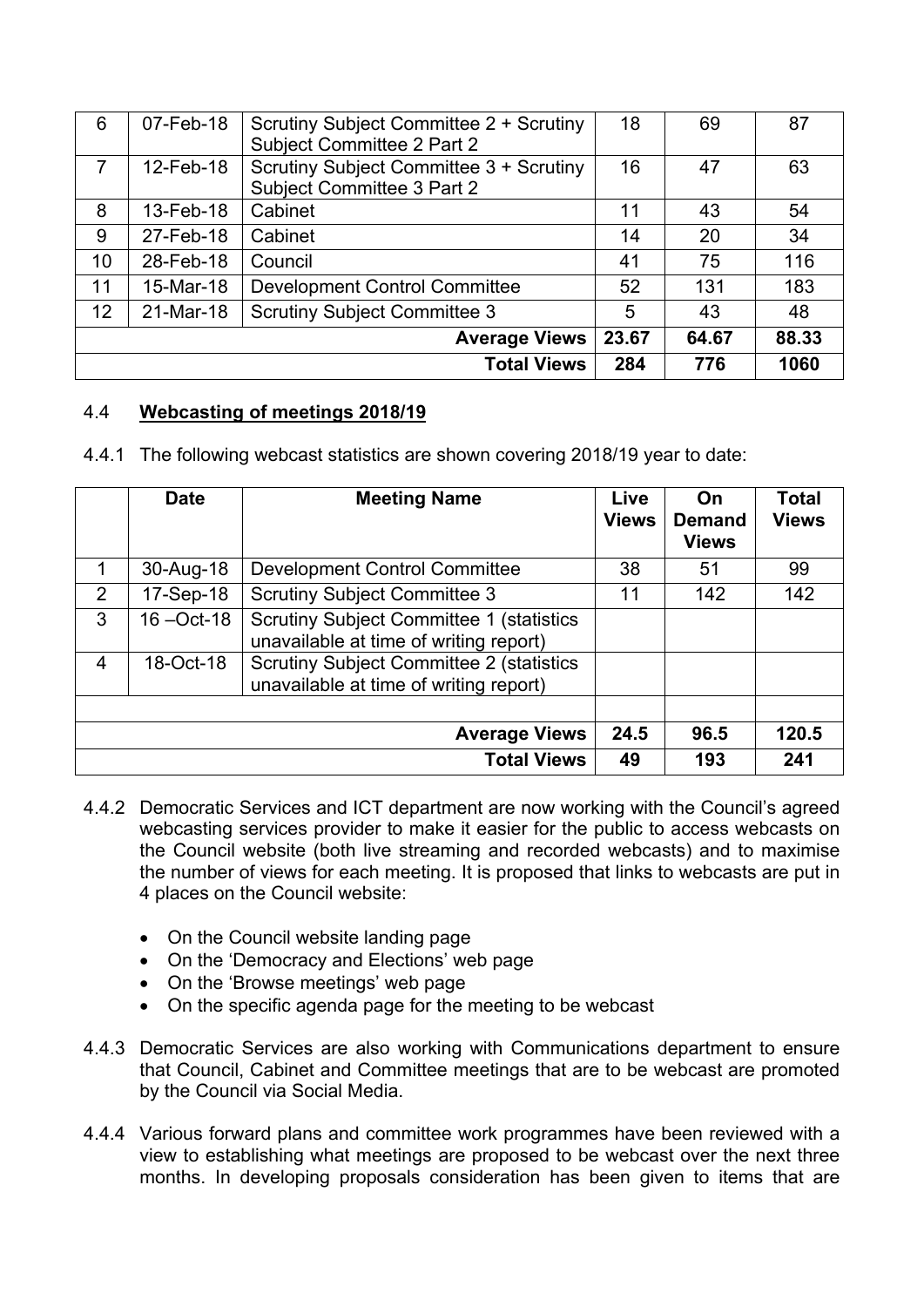considered of significant interest to the public. The following meetings are proposed for webcasting:

- Development Control Committee: 22<sup>nd</sup> November 2018
- Cabinet: 18<sup>th</sup> December 2018
- Scrutiny Subject Committee 3: 24<sup>th</sup> January 2019 (Community Asset Transfer)
- Scrutiny Subject Committee: Review of Fostering (to be scheduled)
- Scrutiny Subject Committee: Education Outcomes (to be scheduled)
- Scrutiny Subject Committee: Child Adolescent Mental Health Services (to be scheduled)
- Council date TBC
- 4.4.5 Democratic Services Committee is requested to comment on the above list and provide its views on what future meetings should be webcast.

# **5. Effect upon Policy Framework and Procedure Rules.**

5.1 There is no effect upon the Policy Framework and Procedure Rules.

## **6. Equality Impact Assessment**

6.1 There are no equality implications arising from this report.

# **7. Wellbeing of Future Generations (Wales) Act 2015 Implications**

7.1 The well-being goals identified in the Act were considered in the preparation of this report. It is considered that there is no significant or unacceptable impact upon the achievement of well-being goals/objectives as a result of this report.

## **8. Financial Implications.**

8.1 There are no financial implications directly arising from this report.

## **9. Recommendation.**

- 9.1 That Democratic Services Committee:
	- i. Note the update on arrangements for the webcasting of Council, Cabinet and Committee meetings as detailed in section 4 of the report.
	- ii. Comment on the list of meetings that are proposed to webcast as detailed in section 4.4.4 of the report.

**Contact Officer: Andrew Rees Democratic Services Telephone: (01656) 643385**